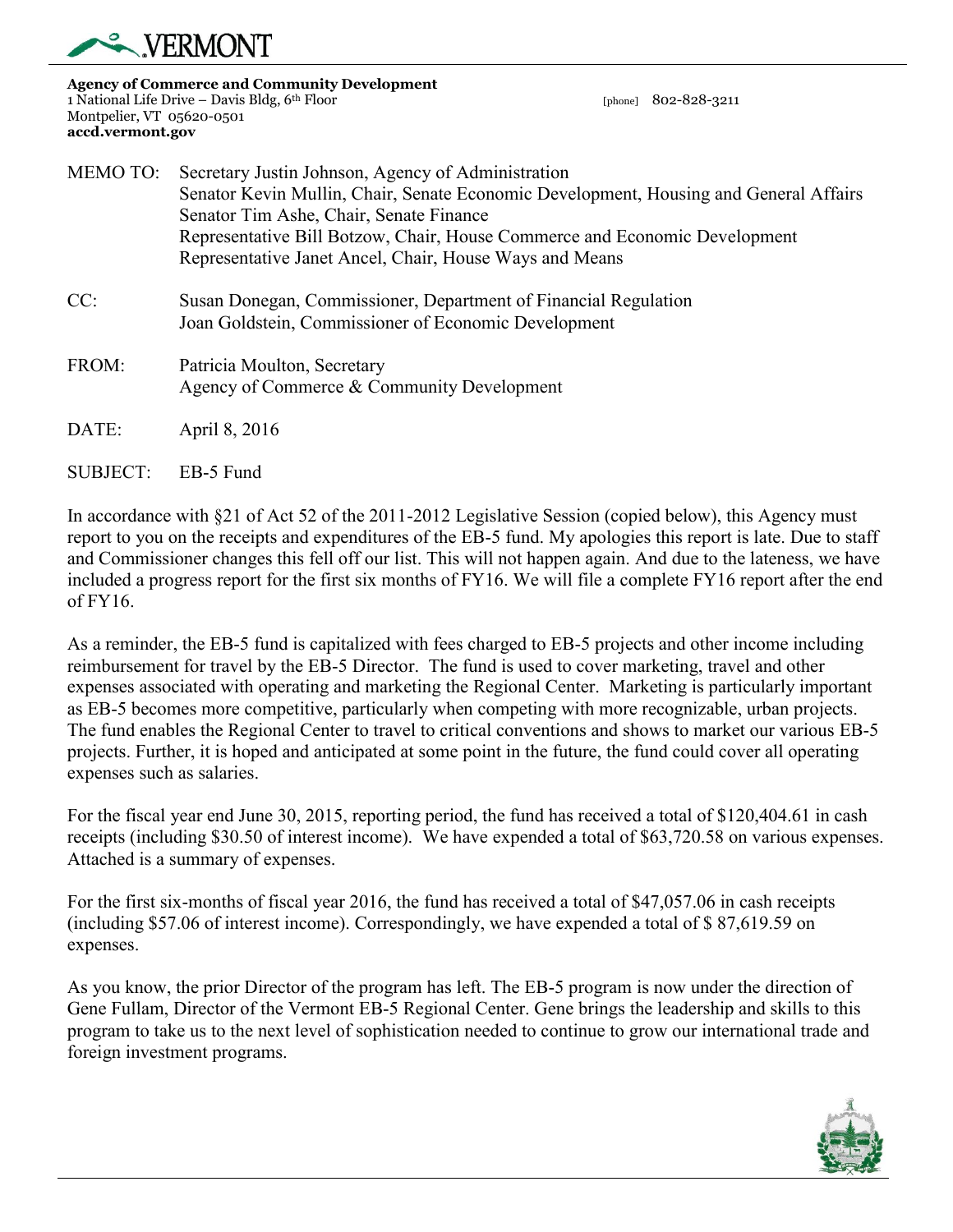Additionally, since Gene's onboarding, we have further expanded staffing to include two (2) new hires that are located at the Department of Financial Regulation (DFR). The Vermont Regional Center budget is responsible for seventy-five (75%) of each new hire's annual salary (or a total of \$150,000.00 per annum). Please note that this additional expense is not captured in the FY 2015 or six-months 2016 expense reporting.

Despite revenues exceeding expenses for FY 2015, we do not expect revenues to exceed all operating expenses for several more years. Our analysis reflects the following: the seasonality of our new project pipeline; the additional expense associated with our enhanced regulatory oversight via our partnership with DFR; and, the incurrence of expenses associated with White & Burke oversight of construction expenditures at Jay Peak/Q-Burke. Therefore, it is our recommendation the Agency retain all funding collected thus far or anticipated to be collected in the coming year.

Revenues vs Expenditures:

|                                       | <b>FYE 2015</b> | FY 2016(6-mos) |
|---------------------------------------|-----------------|----------------|
| Revenues:                             |                 |                |
| Cash received                         | \$120,374.11    | \$47,000.00    |
| Interest earned                       | 30.50<br>S      | 57.06          |
| <b>TOTAL</b>                          | \$120,404.61    | \$47,056.06    |
| Expenses:                             |                 |                |
| Contractor $\&$ 3 <sup>rd</sup> Party | \$33,456.62     | \$54,896.82    |
| Advertising                           | 15,000.00       | \$15,000.00    |
| Trade Shows & Events                  | 5,700.00        | 631.76<br>S    |
| Travel – Out of State                 | 8,536.52        | \$5,519.67     |
| Other (Reg/Telecom/Freight)           | 1,027.44        | \$11,571.34    |
| <b>TOTAL</b>                          | 63,720.58       | \$87,619.59    |